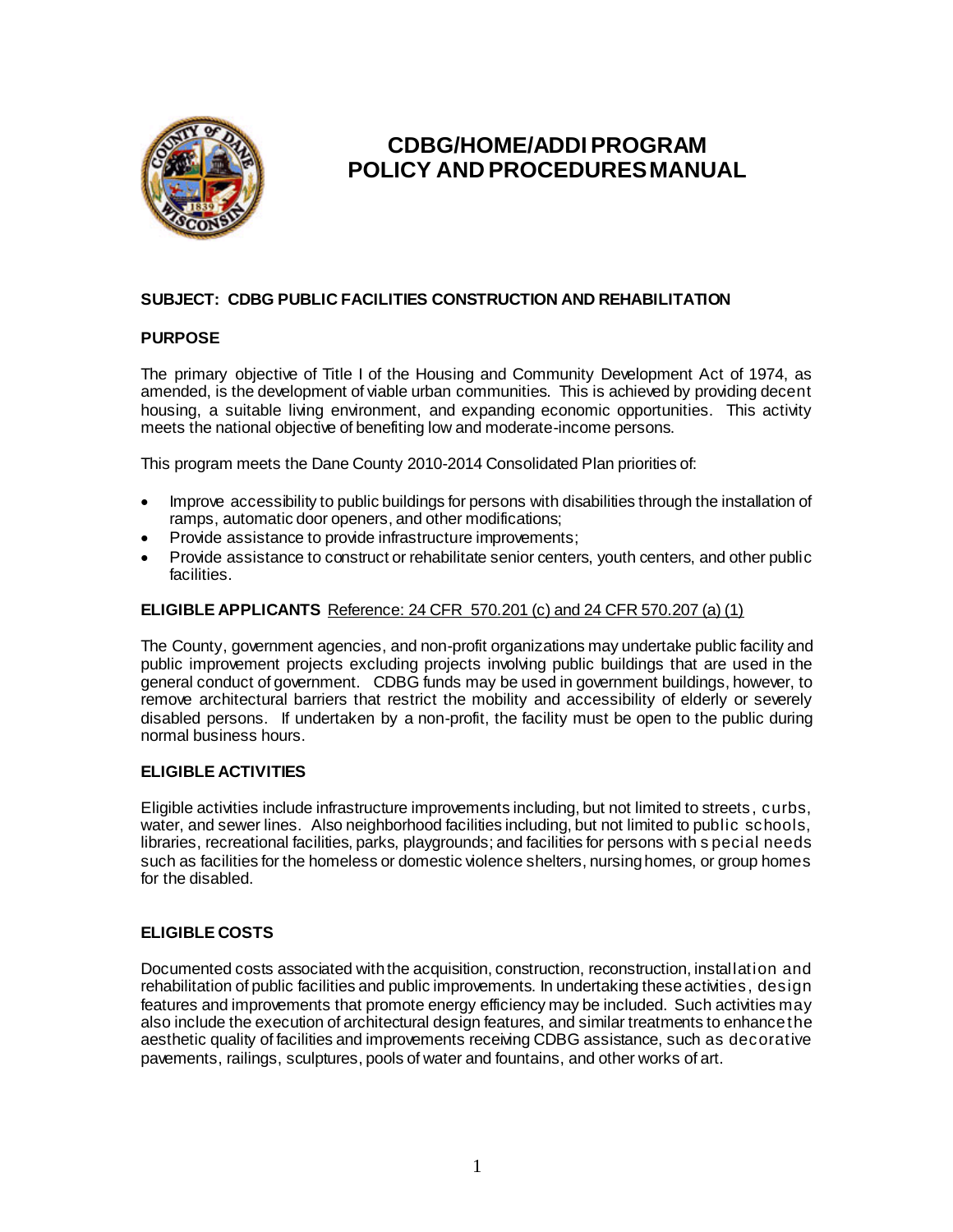## **REQUIREMENTS**

#### **General**

- 1. Projects must be located in one of the participating municipalities of the Dane County Urban County Consortium.
- 2. Work may not begin until the environmental review requirements at Part 58 are met and the County has given notice to proceed.
- 3. All contractors are to be cleared through the HUD listing for debarred and suspended participants (24 CFR 570.506 and 85.3) prior to awarding of contract for work.
- 4. Local building permits must be taken out for the work. If a permit is required, the building official should sign off on the permit indicating that the work was completed.
- 5. The municipality or County should inspect work prior to paying a contractor invoice.
- 6. There must be a final inspection of the work by County program staff to determine whether all items were completed as specified in the work specifications.
- 7. There must be documentation to show the contractor provided the appropriate lien releases.

#### **Procurement Requirements**

- 1. Subecipients of County CDBG funding will comply with the procurement standards under 24 CFR 85.36 for governmental subrecipients and 24 CFR 84.40-48 for subrecipients that are non-profit organizations, including the requirements for bonding in procurement.
- 2. The Subrecipient is the responsible authority, without recourse to HUD or the County regarding the settlement of all contractual and administrative issues arising out of the procurement entered in support of the award or other agreement.
- 3. The Subrecipient shall conduct all procurement in a manner to provide to the maximum extent practicable, open and free competition. Contractors that develop or draft specifications, requirements, statement of work, invitations for bids or requests for proposals shall be excluded from competing for a project.
- 4. General requirements for procurement include, but are not limited to:
	- a. Subrecipients must maintain records to detail the significant history of procurement. These records include, but are not limited to: files on the rationale for selecting the method of procurement used, selection of the contract type, the contractor selection/rejection process, and the basis for the cost or price of a contract.
	- b. Pre-qualified lists of vendors/contractors, if used, must be current, developed through open solicitation, include adequate numbers of qualified sources, and must allow entry of other firms to qualify at any time.
	- c. Steps should be taken to assure that women and minority businesses are utilized when possible as the sources of supplies, equipment, construction and services.
	- d. Subrecipients must ensure that awards are not made to any party that is debarred or suspended or is otherwise excluded from or ineligible for participation in the Federal assistance programs under Executive Order 12549.
	- e. There must be written selection procedures for procurement transactions.
	- f. Subrecipients must not use *cost plus a percentage of cost* pricing for contracts. In addition, Subrecipients should use *time and material* type contracts only after a determination is made that no other contract type is suitable and the contract includes a ceiling price that the contractor exceeds at its own risk.
	- g. Subrecipients must have protest procedures in place to handle and resolve disputes relating to their procurement and in all instances report such disputes to the County.
	- h. There must be a documented system of contract administration for determining the consistency of contractor performance.